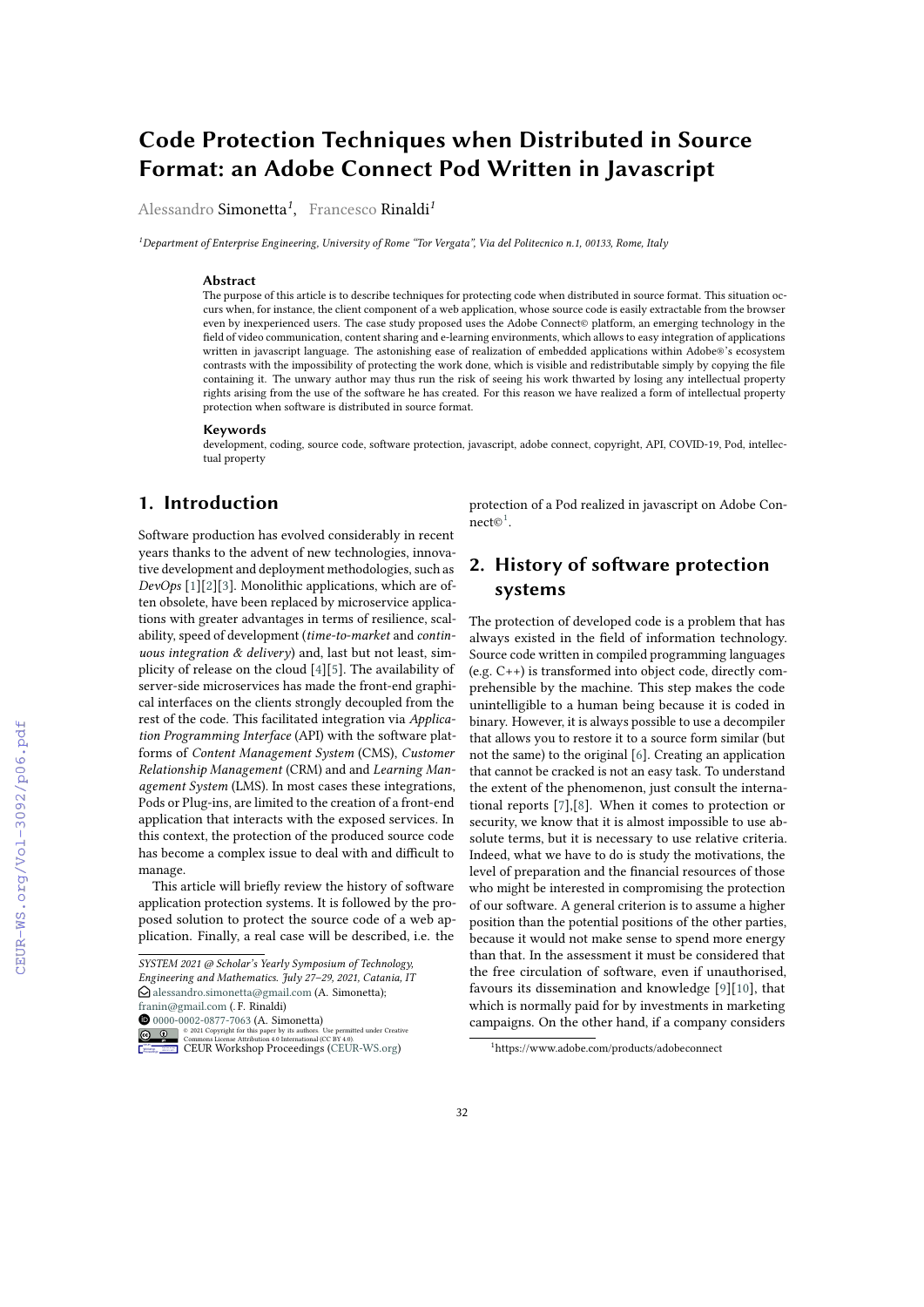software useful, it will certainly find it more convenient to purchase it than to risk using it without a license. Over time, various techniques have been used to protect software applications, methods that have changed with the evolution of architectures and, above all, with the advent of the network that has made it possible to control licenses in real time, initially on a LAN and later on the Internet.

The first local techniques used a protection which checks whether the license related to the hardware on the machine where it was first installed. This required a double step: the generation of a key depending on the hardware factors of the machine (serial number of the hard disk, date of the ROM, MAC address of the network card, ...) at the time of installation and the verification, at each execution, that the key calculated at that moment was the same as the one registered during installation. Clearly, when there was a failure of a hardware component, the installation had to be repeated in order to restore the correct values. To overcome this problem, the alternative was the availability of a token stored on non-copyable removable media. Early systems used common floppy disks, later CD-ROMs, which had defective sectors in some tracks of the medium. In this way, it was not possible to duplicate the medium with the faulty tracks because the copying programs only acted on the data. Soon, copiers were created that were able to mark the faulty tracks, so that the media could be reproduced identical to the original, making it possible to use the software on several machines (each with duplicate protection media). A better protection was only introduced later with the advent of USB memories, both because these hardware devices are difficult to duplicate, and also because they are only accessible from the relevant application. The protection provided by a USB device, commonly called *dongle*, requires the use of a key at the running location, so if there are several users using the software at different times, they must be able to exchange the device. It is also possible associates the license to a person, who carries the device with him and can therefore use the software on different locations. Obviously, in order to solve the difficulties caused by the use of a dongle, it would be sufficient to purchase several user licenses.

With the increasing use of networks, computers were no longer stand-alone (i.e., isolated from each other) but they could exchange information with each other. At this point, the token could be used by a central server that had the task of controlling the installation of applications within the local network on the basis of the license purchased, distributing the privileges of use (*license manager*). The need for protection has diversified in web architectures, especially in those for which is sufficient to have access in terms of credentials on a remote server, while for copying the code, it is distributed

in open format (typically HTML and javascript) on the client [\[11\]](#page-6-0). The availability of the source code renders all the protection systems examined so far useless, since a malicious user could easily remove them.

Although a developer can always register the source code to be able to legally claim both authorship and wrongful use, none of these threats are better deterrents than a well-designed protection system.

### **3. The proposed solution**

The proposed solution considers the source code distributed on the client of a typical web application as the target to be protected. It is based on three concentric protection levels:

- the basic level, it marks the GUI of the application with the logo and the name of the licensee (*watermark*);
- the intermediate level, it makes the source code unreadable and unmodifiable to a programmer through code obfuscation techniques;
- the server level (license manager):
	- **–** monitors the clients and decides action strategies in relation to the client's license;
	- **–** sends the missing source code to the client;
	- **–** checks that the client's code has not been altered and that the logo and the licensee's name are consistent with the license.

The architecture of the proposed solution is shown in the Fig. [1.](#page-1-0)

<span id="page-1-0"></span>

**Figure 1:** The architecture of the proposed solution

#### **3.1. Basic level: watermarking**

In order to prevent the diffusion and use of counterfeit copies of a product (not necessarily software), a good deterrent may be to indelibly and clearly mark the product itself with the logos and name of the licensee. It is unlikely that a professional user will use it with the name of another licensee, also because if there were a check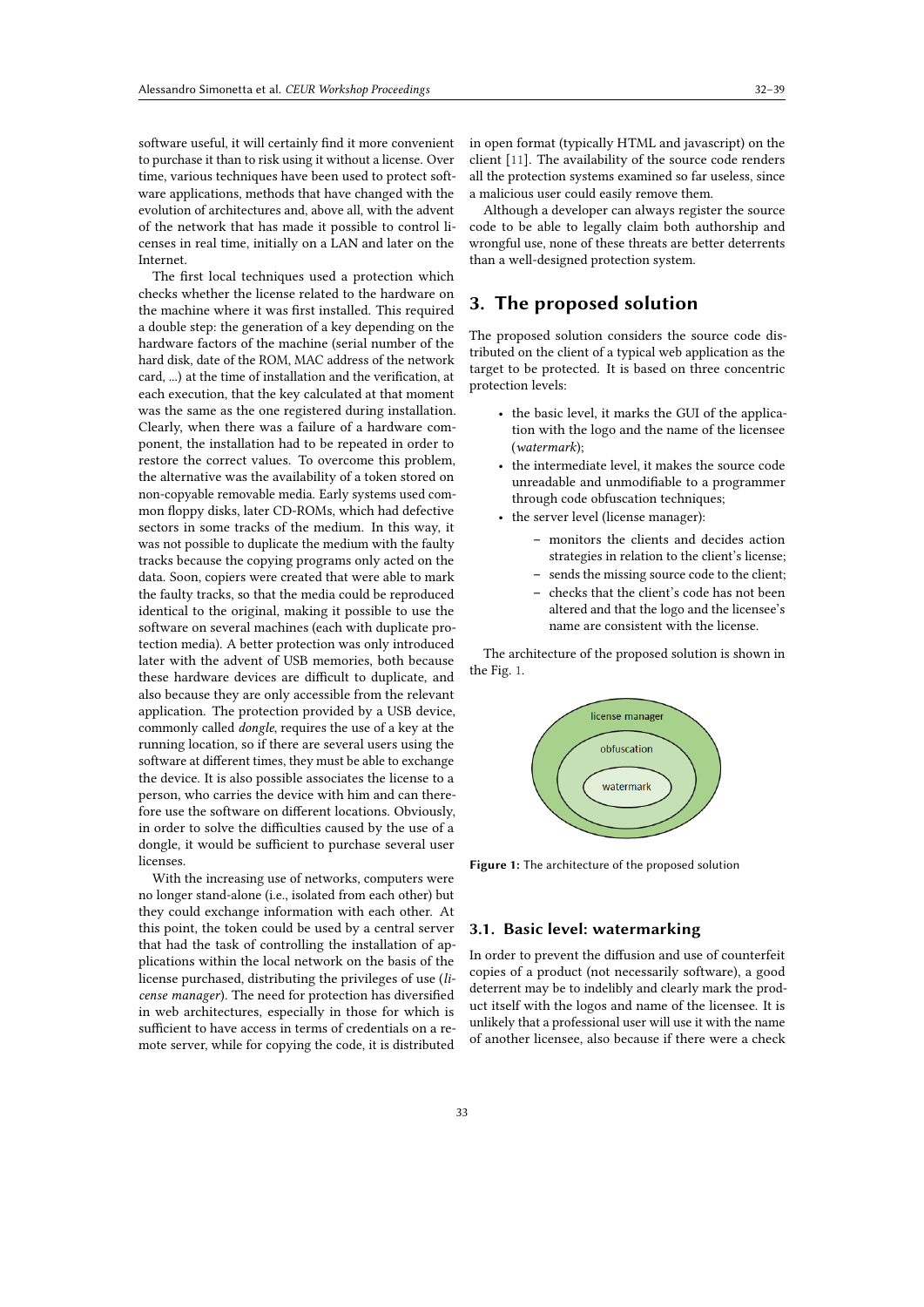on the software, it would be difficult to prove that the purchase was made legally.

Ideally, a certificate of originality should be included in the HTML file, or in the javascript source, without the ability to be deleted or altered, the same level of guarantee that the watermark on a banknote has that ensures its originality [\[12\]](#page-6-1). On the other hand, in a source code, it is quite easy to alter the loading of an image from an external file or to change the name of the licensee if it is written in plain text as a sequence of characters. The solution is to devise an encapsulation and information hiding mechanism that makes the licensee's logo and name unreadable in the HTML file but visible to *runtime*, only after a complex calculation process. This first level of protection must be followed by two others, which aim to encapsulate and protect it. We can say that it is similar to the technique that has been used for centuries to protect fortresses with outer walls.

#### **3.2. Intermediate level: code obfuscation**

The second level of protection is based on the technique of source code obfuscation, a practice well known in literature [\[13\]](#page-6-2)[\[14\]](#page-6-3).

In recent years, we are witnessing machine learning being used in a wide variety of ways [\[15\]](#page-6-4)[\[16\]](#page-6-5)[\[17\]](#page-6-6)[\[18\]](#page-6-7) thanks to the discovery of increasingly efficient implementations [\[19\]](#page-6-8)[\[20\]](#page-6-9)[\[21\]](#page-6-10). It has been shown that such algorithms can also be successfully implemented in obfuscation techniques [\[22\]](#page-6-11)[\[23\]](#page-6-12).

However, software obfuscation for the purpose of intellectual property protection remains a very challenging topic [\[24\]](#page-6-13), even though it has been shown that, while reading a web page, it is possible to automatically detect the content of obfuscated javascript strings [\[25\]](#page-7-0). The transformation of the code and its execution flow is isofunctional: the original behavior is kept unchanged. What changes is the complexity, which increases because processes are made convoluted and variables are scattered throughout the code. The goal is to transform a source code and make it similar to an object code, from the point of view of comprehensibility. There are several tools that perform this transformation, but there are just as many that perform the reverse operation (*deoffuscators*)[\[26\]](#page-7-1)[\[27\]](#page-7-2). Although the final result is always far from the original one, it is possible to insert in the source code some useless instructions (*junk code*) that will never be used and that have the purpose only to amplify the complexity. As an example, let's see how an obfuscator acts on a simple javascript function:

```
function localStorage increment ( ){\\
    localStorage.setItem ('streamL',
         ( par s e Int (local Storage.
            g e t I t e m ( ' stream L ' ) ) + 1 ) + '' );
    localStorage.
         setItem ('w', ' &w=n');
}
```
After applying obfuscation techniques:

```
function localStorageincrement (){
var 0 \times 3 f436 f = 0 \times 30e3d7; local Storage [
' s e t I t e m ' ] ( _0 x 3 f 4 3 6 f (0 x 1 6 6 ),
parseInt (localStorage [_0x3f436f (0x12e)]
('streamL'))+0x1+''), localStorage
[-0x3f436f(0x176)][('w', _0x3f436f(0x17b));}
```
The transformation proves the difficulty of interpretation that an attacker might have in deducing the behavior of the function in question. This difficulty is amplified if the code is very long and, above all, if there are useless parts to analyze. In this case the reverse engineering activity is long, laborious and has little chance of success.

#### **3.3. Server level: license manager**

The third level of protection is by means of a remote server: the *license manager* which monitors who uses the client, sends the parts of code that the client lacks in order to work, and checks which there are no alterations to the code (e.g. substitution of the logo or name of the licensee). Therefore, the application that uses this protection system needs a connection to the Internet in order to work. This requirement is also necessary to guarantee the functionality of the application itself since it is based on web technology on an internet network.

Moreover, the same server has modifiable policies where the application usage criteria are defined. According to the policies of software diffusion and to the risk (loss of profit, illicit duplication,...) you want to assume in maintaining active functioning demonstrative licenses, you can decide if:

- the demonstration state is unlimited and used to advertise the product;
- the demo status remains active for a limited trial period, after which if there is no connection to the server, the license expires and stops working;
- the product does not work if it has no connection with the server.

Whenever the client software is started, it connects with the server and provides information about the tasks it is called to perform. This conversation is necessary for the client to have all the software necessary for its operation.

Generally, the minimum requirement for requesting services from a server is to be authenticated. In the absence of authentication, an attack from a not trusted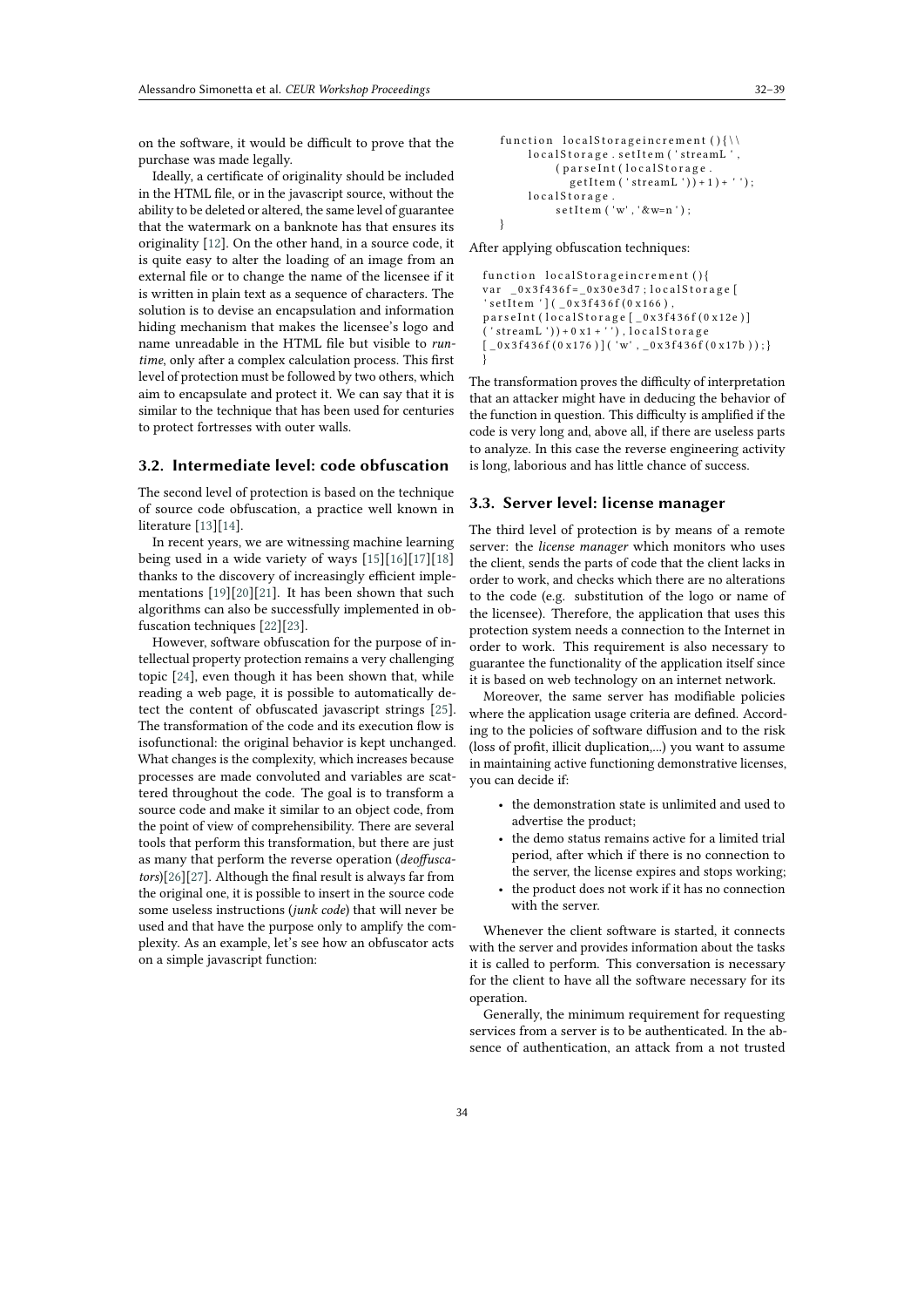client can be avoided by excluding the possibility of the *cross-domain*: the source code will be sent only if the request comes from an authorized client and domain.

The availability of the license manager is also fundamental to check if the javascript file on the client still contains the logos of the registered licensee or if some form of code alteration has happened. All this can be easily implemented with a hashing function, so if a user should manage to penetrate the first two protection levels and change the logo in the source code, the hashing function will return a different value from the expected one, and the license manager could decide the best strategy to implement.

Any software application that wants to adopt the proposed protection solution does not need to know not send personal data in the conversation from the client to the license manager. Also because it depends on the regulations in the country where the user is located and the license manager server too. In Europe such legislation is Regulation (EU) 2016/679 (General Data Protection Regulation)[\[28\]](#page-7-3).

### **4. Case Study**

This Case Study aims to demonstrate, with a practical example, the theoretical concepts described so far. In recent years we have been witnessing an increase in the use of video communication software especially in relation to the problem of the pandemic caused by the coronavirus, SARS-CoV-2, also known as COVID-19 [\[29\]](#page-7-4)[\[30\]](#page-7-5)[\[31\]](#page-7-6)[\[32\]](#page-7-7). Similarly, new requirements have arisen encouraging the distancing of people in all meeting occasions in social and work occasions [\[33\]](#page-7-8), for example, in reserving seats in the cafeteria of a work environment or in the need to perform tasks remotely through a collaborative platform for meetings, training or job interviews.

These platforms can be enriched with new functionalities and promote new job opportunities for programmers who have a new space where to spread their ideas. For this reason, we have chosen to use the Adobe Connect© communication platform for reasons of dissemination [\[34\]](#page-7-9)[\[35\]](#page-7-10)[\[36\]](#page-7-11) but also because it allows us to write applications in a programming language already known and established as javascript.

### **4.1. The Adobe Connect platform**

Adobe Connect© makes available its *Software Develop* $ment$   $Kit$   $(SDK)^2$  $(SDK)^2$  that contains all the documentation and tools useful for developers to build embedded applications. The SDK consists of:

• the manual for the use of the javascript-capable Application Programming Interface (API);

- the example application to start from;
- the library itself that contains the classes and methods to be called upon in development.

The application is assembled in a container that we will call Pod in ZIP format. The process of developing and deploying an application (Fig. [2\)](#page-4-0) consists of the following steps:

- collection of functional requirements including the definition of the GUI;
- definition of the layout of the web page;
- identification of the API necessary for the functioning of the application;
- development of the application components (custom library);
- release of the ZIP file on the Adobe Connect© server.

The collection of requirements is preparatory to the design of the human-machine interface (HTML file) and to identify the APIs necessary for the operation of the application through the mechanism of *callback*. In this way it will be possible to activate the new custom developed functions, following the events that the system will receive. Once the application components have been created, they will be inserted in the javascript library accessible by the HTML file. At this point it will be possible to create the ZIP file that will contain:

- the HTML file with the page of the developed application;
- the configuration file (*breeze-manifest.xml*) with the names and paths of the application components;
- the folder *lib* with the SDK and the custom libraries developed;
- the folder *css* eventually added for the webpage layout settings.

To distribute the Pod it will be sufficient to load it into Adobe Connect© and use the product sharing mechanisms (e.g. virtual rooms) without the need for installation and configuration.

Below there is a simple example of using the SDK classes available in the javascript file (*connect\_customPodSDK.js*):

```
\leq script type ="text/javascript">
 cpu=ConnectCustomSDK . SyncConnector | | { } ;
 cpu. init (onConfigured,
       " com . adobe . connect . basiclistsync ",
       " 9 . 5 . 0 0 1 " , " connectsdkhook " ) ;
\langle s c r i p t >
```
<span id="page-3-0"></span><sup>2</sup>https://console.adobe.io/servicesandapis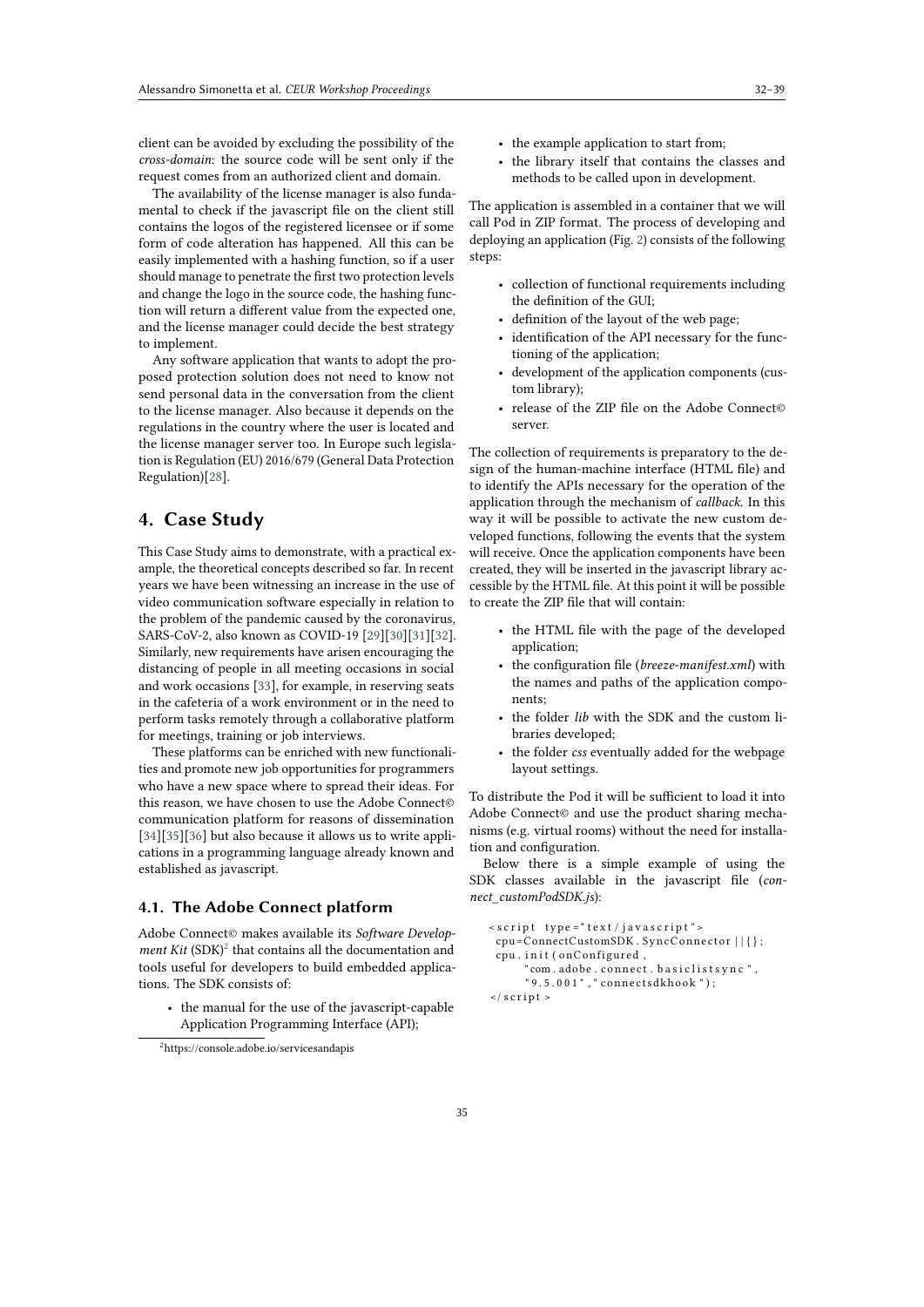

**Figure 2:** Pod development and deply process

### **4.2. The development of a protected Pod**

Suppose we want to create an application that allows a teacher to show, during a teaching session (meeting), a video presentation on a streaming server available on the Internet.



**Figure 3:** The UML context-scheme

The application must have two modes of operation depending on the user who is connected (teacher or learner). The teacher must be able to choose the video to send in broadcast to all students, start it and block it. The student must view the video sent by the teacher during the teaching session.

The application sends information to the license manager about the activities and receives the code parts and details about the operation mode from the license manager. In Fig. [3](#page-4-1) is shown in UML language the context diagram of the application.

The class *MyUserDetail* available in the SDK allows us



<span id="page-4-2"></span>**Figure 4:** UML Class Diagram ConnectCustomSDK

<span id="page-4-0"></span>to read the information related to the user role (Fig. [4\)](#page-4-2) and consequently to select the operational mode.

```
var myUserData = cpu.getMyUserDetails();
if (myUserData.data . . role == 'owner') {
   // teacher actions
} e l s e {
   // student actions
}
```
Once the application logic has been defined, it will be necessary to link the system events to the custom javascript methods through the callback registration. For simplicity and without loss of generality, we will define javascript methods that are homonyms to the Adobe Connect© API. Communication between the teacher and the learner is done using the APIs: *dispatchSyncMessage* and *syncMessageReceive*. The first API send broadcast messages from one participant to the others, the second API allows participants to receive messages.

```
cpu. r e g i s t e r C all b a c k (" U s e r J o i n e d ",
                                   UserJoined);
// New user joins the room
function Use rJoined (evt)// evt.user is istance of MyUserDatails
    var fullname=evt.user.fullname;
    // send broadcast the message
    cpu.dispatchSyncMessage("USERJOINED",
                              [ fullname],
                               false, true);
    // synchronizes the video for new user
    checkVideoSync ( ) ;
}
```
During a teaching session, a teacher may need to stop the video to add a contribution relating to the video they have just watched. In this case, it is useful to realize a function that allows the video to be blocked for all students following the lesson. This can be easily done sending a message to all learner connected: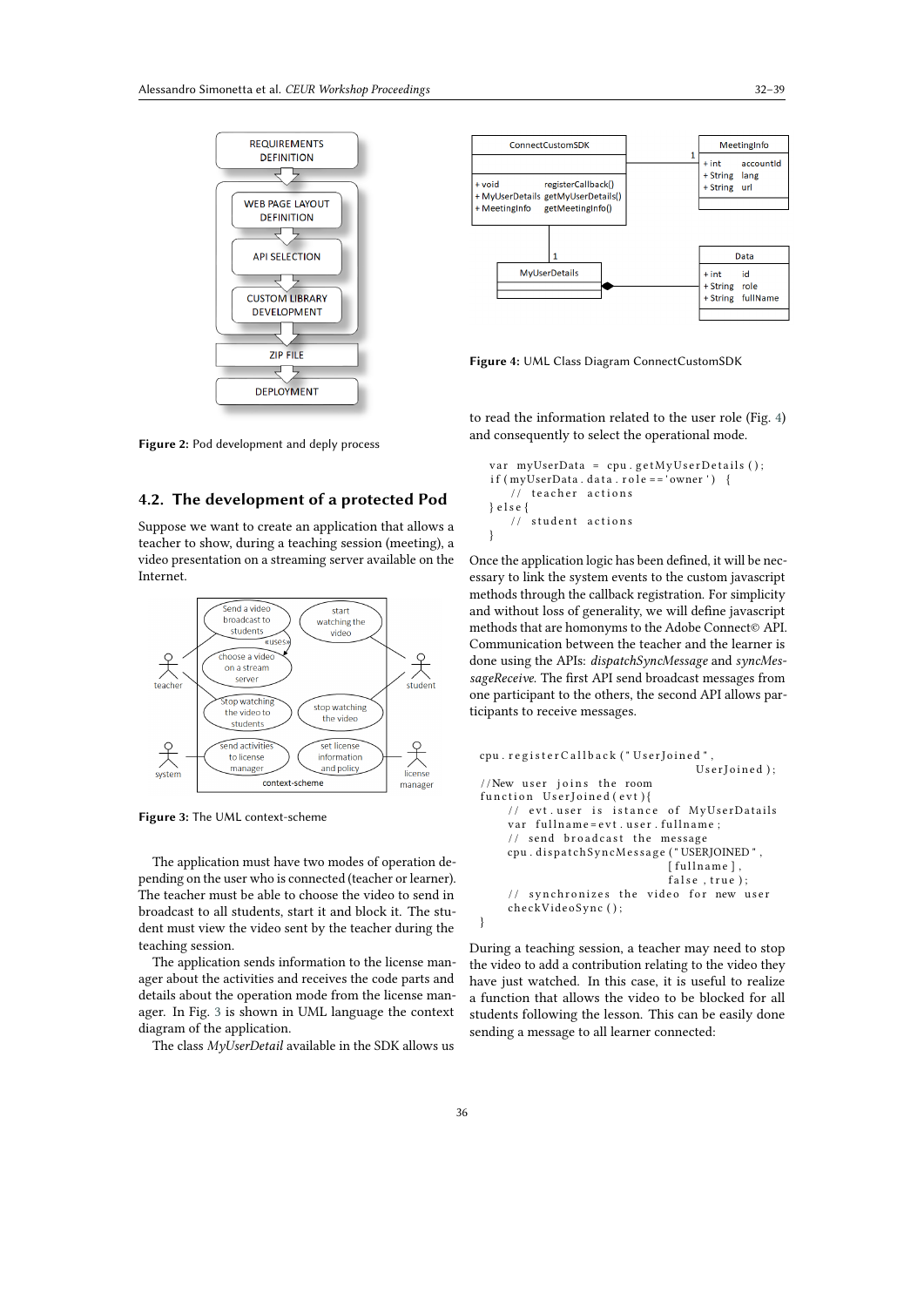```
cpu. r e g i s t e r C all b a c k
     ( " syncMessageReceived " ,
                     syncMessageReceived ) ;
function syncMessageReceived (syncMsg){
    i f ( syncMsg . msgNm== 'STOPVIDEO ' )
              stopVideo();
}
```
In Fig. [5](#page-5-0) it is shown how the Pod is distributed from the Adobe Connect© server to the student client workstations. This is done automatically with no intervention required from the user connecting to the meeting.



**Figure 5:** Pod distribution to learner's clients

Now let's see how the authorised client requests from the license manager the javascript code it needs to function. One method is to perform a GET call from the client to the server that returns the code inserted in a client's HTML tag (*demo* in the following example).

```
\leq p id = "demo" \geq \leq / p >. . . .
\setminus $ ( document ) . ready ( function ( ) {
  \setminus $ . a jax (
     {
         url : " https :// servername/inject ",
         ' method ' : 'GET',
         'success ': function(answer){
                document . getElementById ("demo")
                . innerHTML = answer[0]. script;} ,
         error' · function ()a l e r t ('something wrong');
         }
      . . . .
```
### **5. Conclusion**

The software intellectual property's protection is a complex issue. When the code is distributed in the compiled form, it maintains an intrinsic basic protection due to the fact that there is no visibility of the processes wired into

it. Although, it is always possible to trace the source code that generates it, the source code (except in the case of particular programming languages) will never have the same readability and form as the original code. Therefore, it may be more difficult to copy it and reuse it in environments other than where it was licensed.

In the case of open source distribution, there are various forms of licenses that the owner can choose, but it is not easy to block copying and use.

The growing use of video communication, content sharing and e-learning environments is encouraging the development of embedded applications and offering new scenarios and opportunities for work.

The Adobe Connect© communication platform encourages the development of applications in the javascript language that is already known to the developer community.

The idea of the proposed solution shows how it is possible to adopt a multi-layered protection solution in order to protect the intellectual property of the developed code when it is distributed in source format.

Although the case study is focused on an embedded application, the proposed method remains valid in general and can be adopted regardless of the programming language.

### <span id="page-5-0"></span>**6. Acknowledgments**

We would like to thank Luciano Fazio and Katherine L. Ryan for their careful revisions and valuable suggestions to the text. We are also grateful to Maria Cristina Paoletti and Emanuele Iannaccone for the stimulating discussion on the research articles and to the President of the UNI CT 510 Security Commission, Fabio Guasconi, for his interesting suggestions on security issues.

All trademarks mentioned in this article belong to their rightful owners, have been used for explanatory purposes only, without any purpose of infringement of Copyright rights in force.

### **References**

- [1] P. Perera, R. Silva, I. Perera, Improve software quality through practicing DevOps, 2017, pp. 1– 6. doi:[10.1109/ICTER.2017.8257807](http://dx.doi.org/10.1109/ICTER.2017.8257807).
- [2] M. Senapathi, J. Buchan, H. Osman, Devops capabilities, practices, and challenges: Insights from a case study, in: Proceedings of the 22nd International Conference on Evaluation and Assessment in Software Engineering 2018, EASE'18, Association for Computing Machinery, New York, NY, USA, 2018, p. 57–67. URL: [https://doi.org/](https://doi.org/10.1145/3210459.3210465) [10.1145/3210459.3210465.](https://doi.org/10.1145/3210459.3210465) doi:[10.1145/3210459.](http://dx.doi.org/10.1145/3210459.3210465) [3210465](http://dx.doi.org/10.1145/3210459.3210465).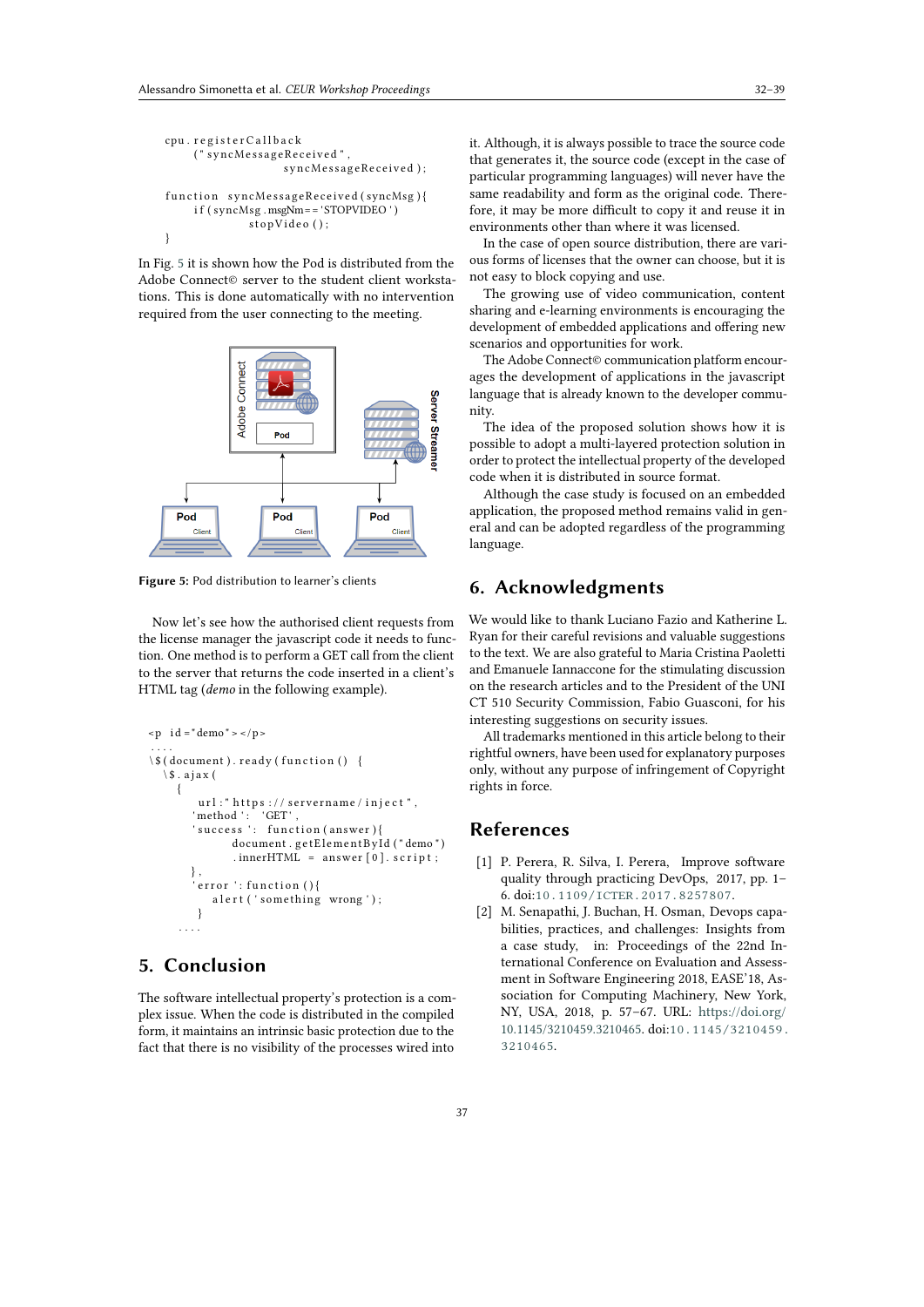- [3] C. Napoli, G. Pappalardo, E. Tramontana, Using modularity metrics to assist move method refactoring of large systems, in: 2013 Seventh International Conference on Complex, Intelligent, and Software Intensive Systems, IEEE, 2013, pp. 529–534.
- [4] S. R. Dileepkumar, J. Mathew, Optimize continuous integration and continuous deployment in azure DevOps for a controlled microsoft .NET environment using different techniques and practices, IOP Conference Series: Materials Science and Engineering 1085 (2021) 012027. URL: [https:](https://doi.org/10.1088/1757-899x/1085/1/012027) [//doi.org/10.1088/1757-899x/1085/1/012027.](https://doi.org/10.1088/1757-899x/1085/1/012027) doi:[10.](http://dx.doi.org/10.1088/1757-899x/1085/1/012027) [1088/1757-899x/1085/1/012027](http://dx.doi.org/10.1088/1757-899x/1085/1/012027).
- [5] D. Taibi, V. Lenarduzzi, C. Pahl, Continuous Architecting With Microservices and DevOps: a Systematic Mapping Study, 2019. doi:[10.1007/](http://dx.doi.org/10.1007/978-3-030-29193-8_7)  $978 - 3 - 030 - 29193 - 8 - 7$ .
- [6] O. Katz, Y. Olshaker, Y. Goldberg, E. Yahav, Towards neural decompilation, 2019. [arXiv:1905.08325](http://arxiv.org/abs/1905.08325).
- [7] United States Trade Representative (USTR), Special 301 report, 2021. URL: [https:](https://ustr.gov/sites/default/files/files/reports/2021/2021%20Special%20301%20Report%20(final).pdf) [//ustr.gov/sites/default/files/files/reports/2021/](https://ustr.gov/sites/default/files/files/reports/2021/2021%20Special%20301%20Report%20(final).pdf) [2021%20Special%20301%20Report%20\(final\).pdf.](https://ustr.gov/sites/default/files/files/reports/2021/2021%20Special%20301%20Report%20(final).pdf)
- [8] S. Sahni, I. Gupta, Piracy in the Digital Era: Psychosocial, Criminological and Cultural Factors, 2019. doi:[10.1007/978-981-13-7173-8](http://dx.doi.org/10.1007/978-981-13-7173-8).
- [9] J. Wang, R. L. Axtell, A. Loerch, Utilizing the positive impacts of software piracy in monopoly industries (2017). URL: [https://dl.acm.org/doi/10.5555/](https://dl.acm.org/doi/10.5555/3106078.3106083) [3106078.3106083.](https://dl.acm.org/doi/10.5555/3106078.3106083)
- [10] A. Prasad, V. Mahajan, How many pirates should a software firm tolerate? an analysis of piracy protection on the diffusion of software, International Journal of Research in Marketing 20 (2003) 337–353. doi:[10.1016/j.ijresmar.2003.02.001](http://dx.doi.org/10.1016/j.ijresmar.2003.02.001).
- <span id="page-6-0"></span>[11] T. Groß, T. Müller, Protecting javascript apps from code analysis, in: Proceedings of the 4th Workshop on Security in Highly Connected IT Systems, SHCIS '17, Association for Computing Machinery, New York, NY, USA, 2017, p. 1–6. URL: [https://doi.org/](https://doi.org/10.1145/3099012.3099018) [10.1145/3099012.3099018.](https://doi.org/10.1145/3099012.3099018) doi:[10.1145/3099012.](http://dx.doi.org/10.1145/3099012.3099018) [3099018](http://dx.doi.org/10.1145/3099012.3099018).
- <span id="page-6-1"></span>[12] L. Regano, D. Canavese, C. Basile, A. Lioy, Towards optimally hiding protected assets in software applications, in: 2017 IEEE International Conference on Software Quality, Reliability and Security (QRS), 2017, pp. 374–385. doi:[10.1109/QRS.2017.47](http://dx.doi.org/10.1109/QRS.2017.47).
- <span id="page-6-2"></span>[13] S. Hosseinzadeh, S. Rauti, S. Laurén, J.-M. Mäkelä, J. Holvitie, S. Hyrynsalmi, V. Leppänen, Diversification and obfuscation techniques for software security: A systematic literature review, Information and Software Technology 104 (2018) 72– 93. URL: [https://www.sciencedirect.com/science/](https://www.sciencedirect.com/science/article/pii/S0950584918301484) [article/pii/S0950584918301484.](https://www.sciencedirect.com/science/article/pii/S0950584918301484) doi:[https://doi.](http://dx.doi.org/https://doi.org/10.1016/j.infsof.2018.07.007) [org/10.1016/j.infsof.2018.07.007](http://dx.doi.org/https://doi.org/10.1016/j.infsof.2018.07.007).
- <span id="page-6-3"></span>[14] C. K. Behera, D. L. Bhaskari, Different obfuscation techniques for code protection, Procedia Computer Science 70 (2015) 757–763. URL: [https://www.sciencedirect.com/science/](https://www.sciencedirect.com/science/article/pii/S1877050915032780) [article/pii/S1877050915032780.](https://www.sciencedirect.com/science/article/pii/S1877050915032780) doi:[https:](http://dx.doi.org/https://doi.org/10.1016/j.procs.2015.10.114) [//doi.org/10.1016/j.procs.2015.10.114](http://dx.doi.org/https://doi.org/10.1016/j.procs.2015.10.114), proceedings of the 4th International Conference on Eco-friendly Computing and Communication Systems.
- <span id="page-6-4"></span>[15] G. Capizzi, G. Lo Sciuto, C. Napoli, E. Tramontana, A multithread nested neural network architecture to model surface plasmon polaritons propagation, Micromachines 7 (2016). doi:[10.3390/](http://dx.doi.org/10.3390/mi7070110) [mi7070110](http://dx.doi.org/10.3390/mi7070110).
- <span id="page-6-5"></span>[16] R. Avanzato, F. Beritelli, M. Russo, S. Russo, M. Vaccaro, Yolov3-based mask and face recognition algorithm for individual protection applications, in: CEUR Workshop Proceedings, 2020, pp. 41–45.
- <span id="page-6-6"></span>[17] G. Capizzi, G. Lo Sciuto, C. Napoli, E. Tramontana, M. Woźniak, A novel neural networks-based texture image processing algorithm for orange defects classification, Int. J. Comput. Sci. Appl. 13 (2016) 45–60.
- <span id="page-6-7"></span>[18] C. Napoli, F. Bonanno, G. Capizzi, Exploiting solar wind time series correlation with magnetospheric response by using an hybrid neuro-wavelet approach, Proceedings of the International Astronomical Union 6 (2010) 156–158. doi:[10.1017/](http://dx.doi.org/10.1017/S1743921311006806) [S1743921311006806](http://dx.doi.org/10.1017/S1743921311006806), cited By 26.
- <span id="page-6-8"></span>[19] G. C. Cardarilli, L. D. Nunzio, R. Fazzolari, D. Giardino, A. Nannarelli, M. Re, S. Spanò, A pseudosoftmax function for hardware-based high speed image classification, Scientific Reports 11 (2021). doi:[10.1038/s41598-021-94691-7](http://dx.doi.org/10.1038/s41598-021-94691-7).
- <span id="page-6-9"></span>[20] S. Spanò, G. C. Cardarilli, L. Di Nunzio, R. Fazzolari, D. Giardino, M. Matta, A. Nannarelli, M. Re, An efficient hardware implementation of reinforcement learning: The q-learning algorithm, IEEE Access 7 (2019) 186340–186351. doi:[10.1109/](http://dx.doi.org/10.1109/ACCESS.2019.2961174) [ACCESS.2019.2961174](http://dx.doi.org/10.1109/ACCESS.2019.2961174).
- <span id="page-6-10"></span>[21] S. Russo, S. Illari, R. Avanzato, C. Napoli, Reducing the psychological burden of isolated oncological patients by means of decision trees, volume 2768, 2020, pp. 46–53.
- <span id="page-6-11"></span>[22] M. Romanelli, K. Chatzikokolakis, C. Palamidessi, Optimal obfuscation mechanisms via machine learning, arXiv preprint arXiv:1904.01059 (2019).
- <span id="page-6-12"></span>[23] D. Canavese, L. Regano, C. Basile, A. Viticchié, Estimating software obfuscation potency with artificial neural networks, in: G. Livraga, C. Mitchell (Eds.), Security and Trust Management, Springer International Publishing, Cham, 2017, pp. 193–202.
- <span id="page-6-13"></span>[24] S. Schrittwieser, S. Katzenbeisser, J. Kinder, G. Merzdovnik, E. Weippl, Protecting software through obfuscation: Can it keep pace with